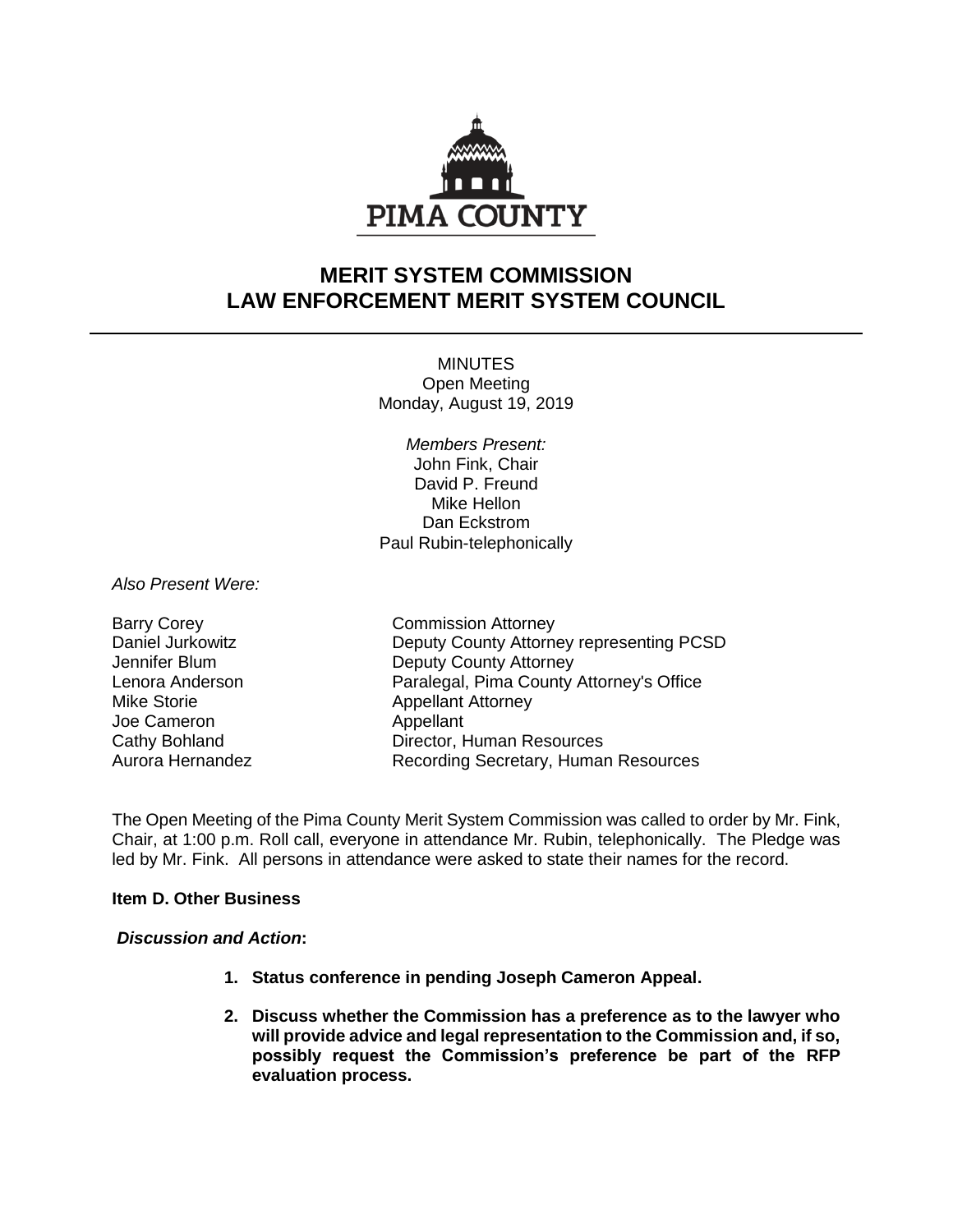## **DISCUSSON AND ACTION: ITEM #1- Status conference in pending Joseph Cameron Appeal**

Mr. Storie began the discussion by stating he would like to have all the witnesses available. He is requesting to have Bureau Chief Woolridge available since he was the first one subpoenaed, and is the sole person wanted for the hearing.

Mr. Fink stated this hearing is set for October 14, 15, and 16, and the quorum for that is Mr. Fink, Mr. Hellon and Mr. Freund. Mr. Corey is available as well as Mr. Storie.

Mr. Jurkowitz advised that the October dates worked for the County and offered to commence the hearing on those dates and requested flexibility. Mr. Jurkowitz also advised that neither the Sherriff nor Chief Woolridge were available on the three listed October dates, but requested that they be taken out of order on a different date. He proposed October 22, 2019, or a date in November.

Mr. Storie expressed concern with bringing in the witnesses and discussed a possible Order to Show Cause Hearing for Bureau Chief Woolridge who had been subpoenaed three times and was unavailable all three times. Mr. Storie requested to know the reason for the Sheriff and Chief's unavailability, noting the delay in the hearing for discipline issued in May.

Discussion of the availability of the witnesses for November ensued.

Mr. Fink asked Mr. Storie if he needed both Sheriff Napier and Chief Woolridge, Mr. Storie stated yes.

Mr. Jurkowitz reminded the Council that the County was prepared to go forward with the hearing at the last session and that the matter could have proceeded with the County's case in chief and a later date could have been set for Mr. Storie to present his defense. He reiterated that the County has acted in good faith when attempting to schedule the hearing.

Mr. Freund asked Mr. Jurkowitz if he intended to call Sheriff Napier and Chief Woolridge.

Mr. Jurkowitz stated he was going to call Sheriff Napier but not Chief Woolridge. Discussion of the availability of the witnesses for November ensued.

Mr. Fink asked Mr. Hellon for his availability in November, Mr. Hellon stated he could be available November 14-15 and 21.

Mr. Fink went on to ask if Mr. Jurkowitz and Mr. Stories' witnesses were available for those dates.

Ms. Lenora Anderson, County Attorney Paralegal, stated the witnesses were available on the 23rd of October.

Mr. Hellon stated he could probably be available the 19, and 22 of November.

Mr. Fink stated there are five days in November when there is a quorum, but didn't really want to drag it out that far.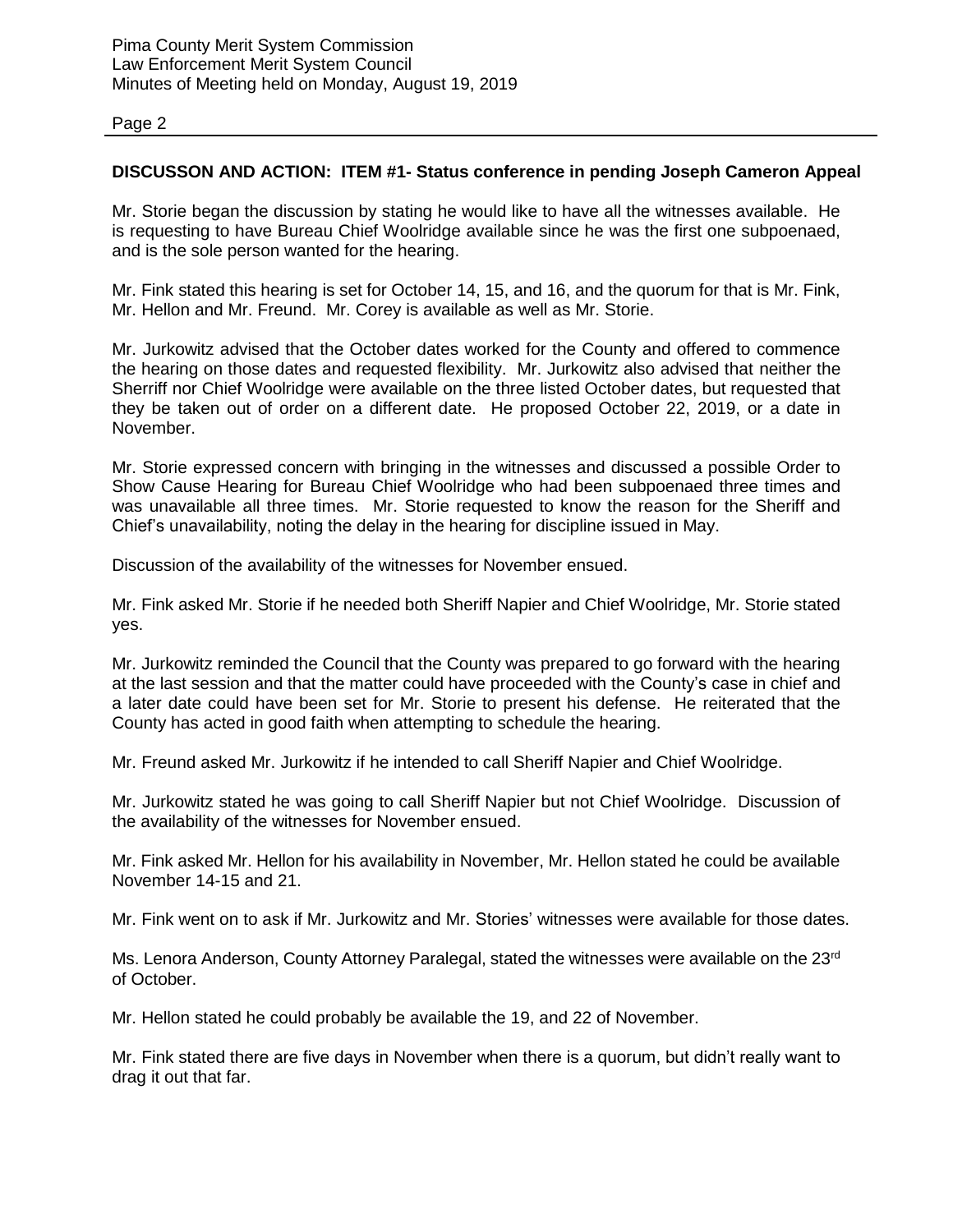Mr. Cameron was questioned as to the disposition of his discipline. He has served his three day suspension and has completed six months of his year-long Special Observation Period. Mr. Cameron stated he is good with a November hearing date.

Mr. Jurkowitz stated both witnesses, Sheriff Napier and Chief Woolridge, are available on November 14 and 15, 2019.

Discussion ensued as to the three dates in October.

Mr. Fink reviewed the dates agreed upon. The hearing was set for October 14, 15, and 16. If all three days are not needed, the meeting time will be canceled and then the hearing will resume on November 14, and 15 with the Sheriff and Chief. Everyone agreed.

Mr. Storie requested that it be made clear to all witnesses that further motions to continue or ongoing unavailability could result in the witnesses being brought in under oath.

Mr. Fink stated he was not going to make that statement but the continuances come to him as the Chair and he will make a decision should he get another request.

Mr. Hellon asked how formal the procedures are and if this continues he would be happy to consider an Affidavit from the witness(es).

Mr. Storie explained he thought about that too, but Chief Woolridge is a hostile witness for the defense and he is sure the Commission would have questions for him.

The Commission recessed for break at 1:18 p.m. and re-convened at 1:29 p.m. Ms. Bohland, Director, Human Resources was now present along with the previous attendees.

## **ITEM # 2**: **Discuss whether the Commission has a preference as to the lawyer who will provide advice and legal representation to the Commission and, if so, possibly request the Commission's preference be part of the RFP evaluation process.**

Mr. Corey recused himself from the hearing. Mr. Corey was excused by the Commission.

Mr. Freund, Vice Chair, asked as a point of personal privilege for the floor at this time. Mr. Freund stated he was sorry Mr. Tom Burke was not in attendance and apologized to Ms. Bohland since she was the County representative at this time.

Mr. Freund discussed the August 5, 2019 e-mail from Mr. Burke, Deputy County Administrator to County Administrator Mr. Huckelberry and expressed his objection to it, in regards to the notion that Mr. Corey and the Commission may have inappropriately interfered with the normal procurement process. Mr. Freund then requested to know whether the County had made a decision to immediately terminate Mr. Corey's contract.

Ms. Bohland responded that she had no information about an immediate termination of the contract but that since the termination of the contract was in December and the County had previously engaged in a competitive process in which another candidate was selected who was found to be competent and at a lower rate, the County was inclined to go out for an RFP again.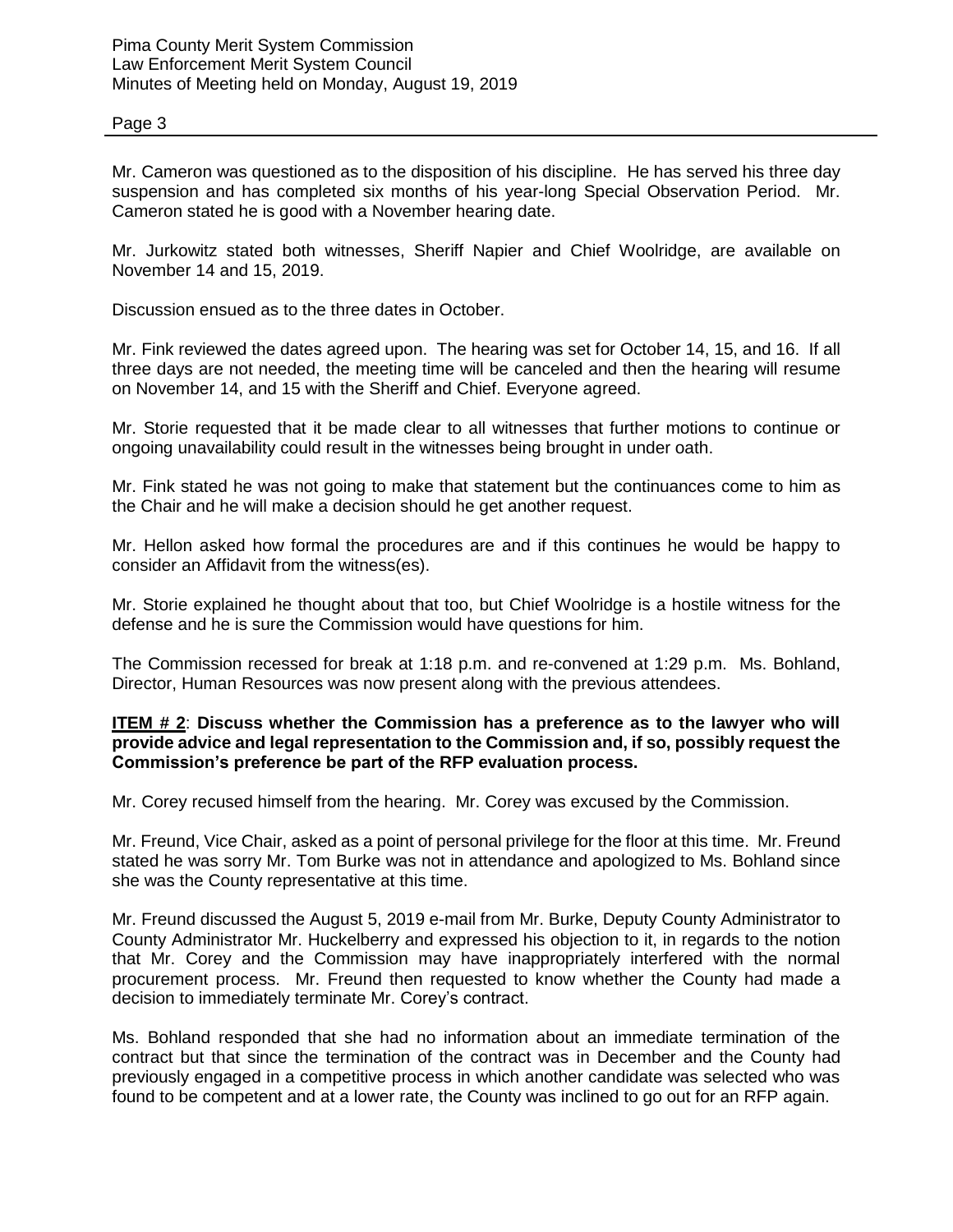Mr. Freund inquired from Ms. Bohland about whether Mr. Burke's memo was referred to the County Attorney's Office for review.

Ms. Bohland stated she would not know since it was between Mr. Burke and the County Attorney's Office.

Mr. Fink asked Deputy County Attorney, Mr. Jurkowitz whether he knew if the memo was being reviewed and Mr. Jurkowitz stated it was attorney-client privilege and he could not comment either way.

Mr. Fink pointed to the line in the memo that requested direction from the County Attorney's Office regarding whether there was a conflict of interest in having a vendor become so engaged in the process of securing a contract.

Mr. Freund clarified what he meant by "immediately" terminating the contract and stated that he did not mean that the County would terminate the contract today, but whether the County had made a decision to not renew the contract after December 31, 2019. Mr. Freund stated that the reason Mr. Fink wrote a memo for presentation at the last meeting was to put on the record that it was not true that Mr. Corey was doing "bad things." Mr. Freund further stated that Mr. Corey did not do things alleged by Mr. Burke in the memo such as giving self-serving legal advice and that no one would know what was stated at an executive sessions, with the exception of those who were present. He stated that Mr. Corey did not make the Commission file anything or interfere with the prior selection process.

Mr. Freund stated that the Commission is not part of Pima County government, they are an independent body without purse strings and that is why the County has to hire outside counsel for them. He stated even if Mr. Corey came to the Commission and stated that if they liked his services and could do anything for him, that this is not interfering in a County process because the Commission is not the County and Mr. Corey is not the Commission's employee, but he has a contract with the County. Mr. Freud discussed the County's procurement appeal process which Mr. Corey initiated and that the Board of Supervisors granted his appeal, stating Mr. Corey had a right to engage in this process. Mr. Freund discussed the statute and what you would have to do to violate it, referring to A.R.S. § 38-511. He discussed each required element and stated it did not "hang together." Mr. Freund stated he thought Mr. Burke got things wrong in the email and that it interfered with the Commission having Mr. Corey as their attorney.

Mr. Hellon made statements concerning Mr. Burke's e-mail.

**ACTION**: Mr. Hellon move to affirm the preference of the Pima County Merit System Commission and Law Enforcement Council that Barry Corey be retained as our legal counsel, and further that we communicate our preference to the Pima County Board of Supervisors, and further that we request that Human Resources give significant weight to this preference in its evaluation of proposals submitted by parties interested in serving as legal counsel to this Commission and Council."

## **ACTION:** Mr. Freund seconded for discussion.

(At this time it was noted Mr. Rubin was no longer on the telephone. Reconnection was made, session continued).